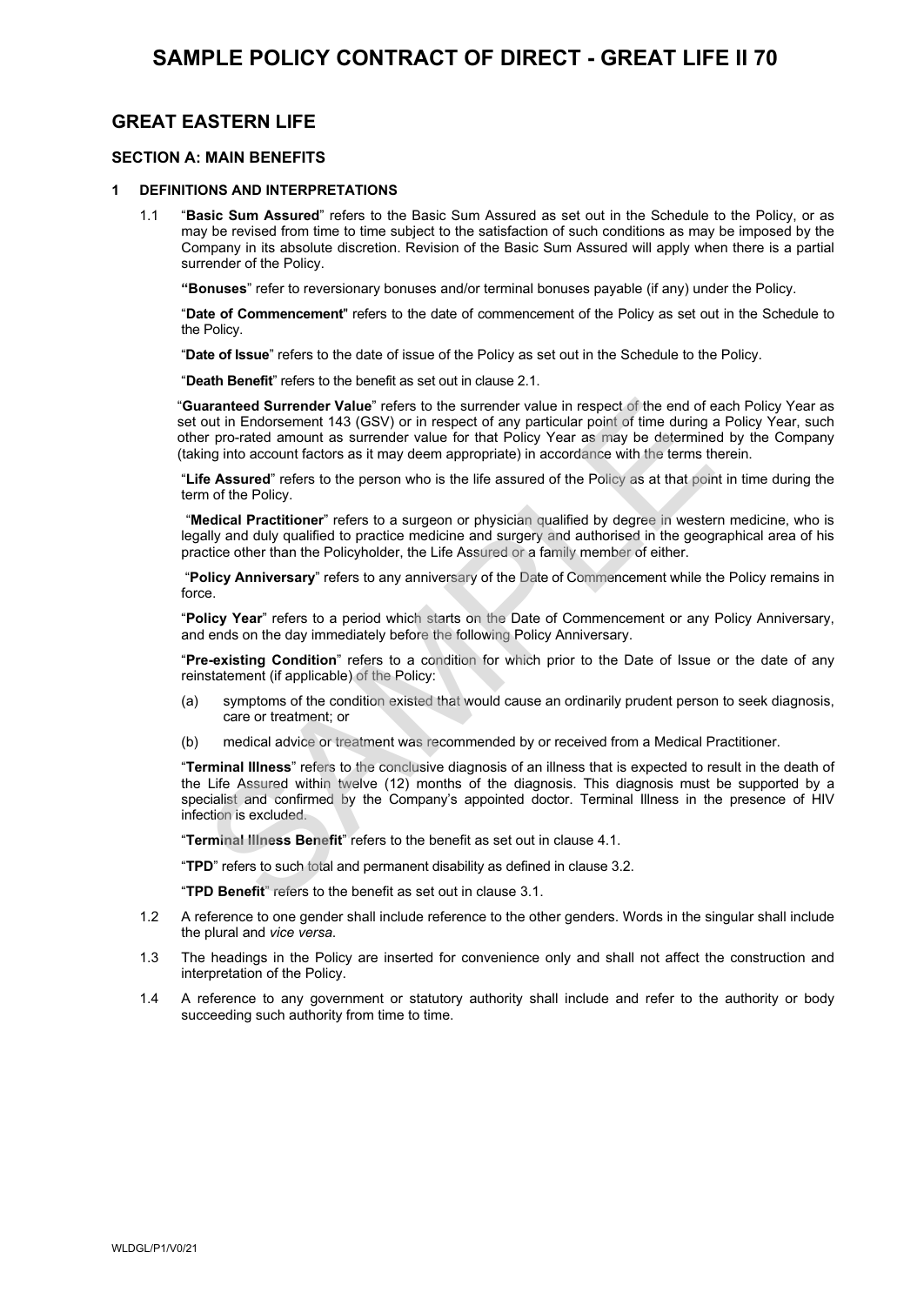- **1.5 A reference to any statute or statutory instrument shall include and refer to any statute or statutory instrument amending, consolidating or replacing them respectively from time to time and for the time being in force.**
- **1.6 References to clauses are to the corresponding numbered provisions set out in Section A of the Policy and references to paragraphs are to the corresponding numbered/titled provisions set out in Section B of the Policy.**

## **2 DEATH BENEFIT**

**2.1 If the Life Assured dies while the Policy is in force, the Company will pay the Basic Sum Assured plus accumulated Bonuses, less any amounts owed to the Company, in one lump sum.**

#### **Exclusions for Death Benefit**

**The payment of the Death Benefit will not be made for death due to suicide while sane or insane within twelve (12) months from the Date of Issue or the date of reinstatement (if applicable) of the Policy and the Policy will be rendered void. The Company will refund all premiums paid for the Policy without interest (after deducting any outstanding debt, and any benefits and/or bonuses paid).**

#### **3 TOTAL AND PERMANENT DISABILITY BENEFIT**

- **3.1 If the Life Assured suffers from TPD while the Policy is in force, the Company will pay the Death Benefit in one lump sum, subject to the following conditions:**
	- **(a) The Life Assured's disability under clause 3.2 must occur before the Policy Anniversary on which his age next birthday is sixty-five (65) years.**
	- **(b) The total amount of benefits payable by the Company for total and permanent disability is limited to S\$5,000,000 under the Policy and all other policies and riders issued by the Company on the same Life Assured.**
- **3.2 Definition of Total and Permanent Disability**
- **(a) The Life Assured, due to accident or sickness, is disabled to such an extent as to be rendered totally unable to engage in any occupation, business or activity for income, remuneration or profit; and the disability must continue uninterrupted for at least six (6) consecutive months from the time when the disability started and the disability must, in the view of a medical examiner appointed by the Company, be deemed permanent with no possibility of improvement in the foreseeable future; or** er deducting any outstanding debt, and any benefits and/or bonuses paid).<br> **NND PERMANENT DISABILITY BENEFIT**<br>
The Life Assured's differs from TPD while the Policy is in force, the Company will pay<br>
I lump sum, subject to
	- **(b) The Life Assured, due to accident or sickness, suffers total and irrecoverable loss of use of:**
		- **(i) the entire sight in both eyes; or**
		- **(ii) any two limbs at or above the wrist or ankle; or**
		- **(iii) the entire sight in one eye and any one limb at or above the wrist or ankle.**
- **3.3 Exclusions for TPD Benefit**

**Payment of the TPD Benefit will not be made for:**

- **(a) TPD resulting from self-inflicted injury, while sane or insane; or**
- **(b) TPD resulting from bodily injury sustained while the Life Assured is in or on an aircraft other than:**
	- **(i) as a fare-paying passenger or a crew member on an aircraft licensed for passenger service and operated by a regular airline on a scheduled route; or**
	- **(ii) as a member of the armed forces travelling as a passenger in a military transport aircraft;**
- **(c) a diagnosis of TPD due to a Pre-existing Condition.**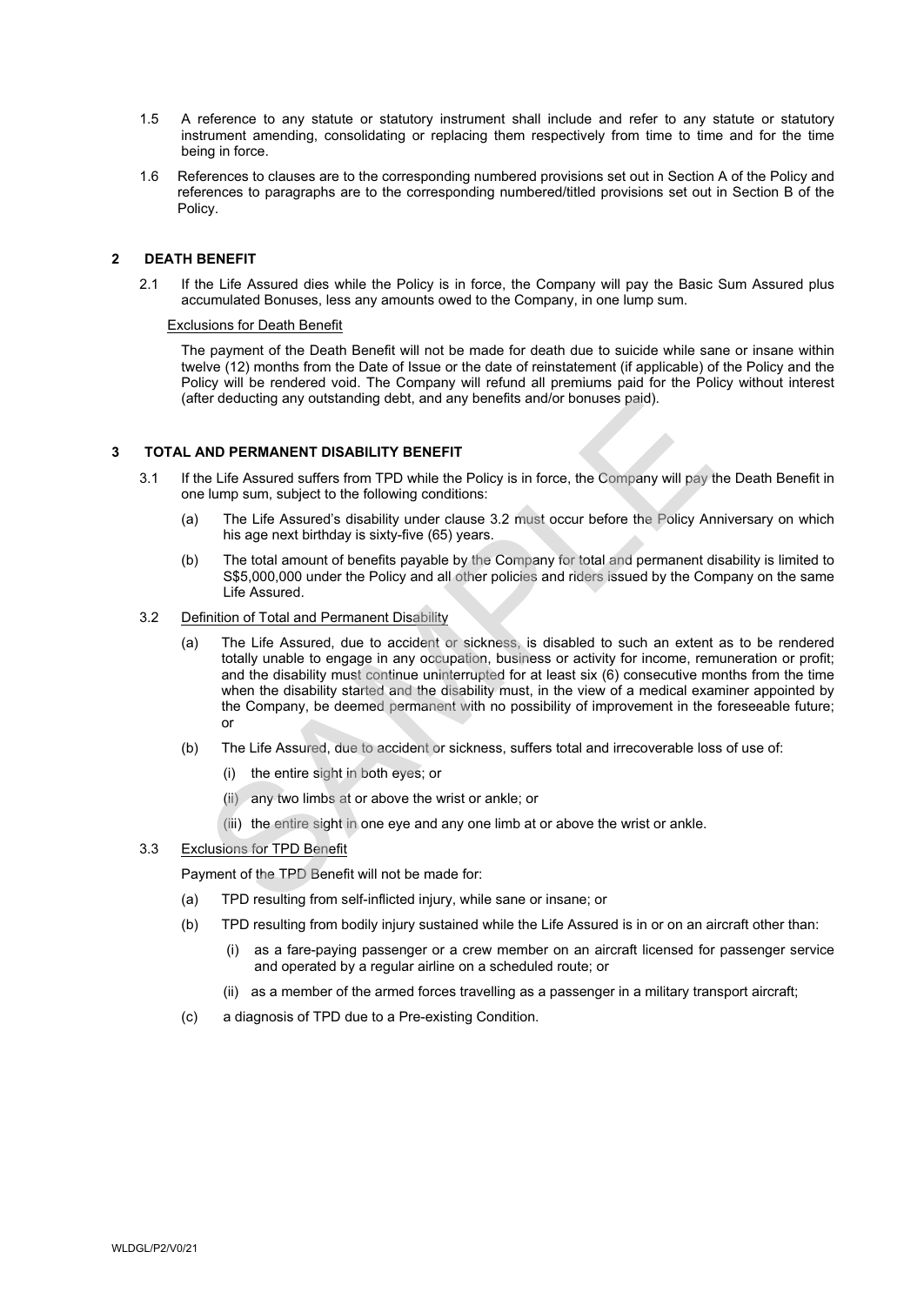#### **4 TERMINAL ILLNESS BENEFIT**

- **4.1 If the Life Assured is diagnosed with Terminal Illness while the Policy is in force, the Company will pay the Death Benefit in one lump sum.**
- **4.2 Exclusions for Terminal Illness Benefit**

**Payment of the Terminal Illness Benefit will not be made for:**

- **(a) Terminal Illness in the presence of Human Immunodeficiency Virus ("HIV") infection;**
- **(b) a diagnosis of Terminal Illness due to a Pre-existing Condition.**

#### **5 REVERSIONARY BONUS**

- **5.1 The Policy will be entitled to a reversionary bonus if declared by the Company. The Company usually declares a reversionary bonus each year. The Company does not guarantee that it will declare a reversionary bonus every year.**
- **5.2 Reversionary bonus (if any) is payable upon the death, TPD or Terminal Illness of the Life Assured, whichever event occurring first.**
- **5.3 Any reversionary bonus declared for the Policy during the initial three (3) years from the Date of Commencement will only take effect after the Policy has been in force for three (3) years from the Date of Commencement, or otherwise as decided by the Company in its absolute discretion.**
- **5.4 Where the Policyholder surrenders the Policy after it has been in force for three (3) years, the surrender value of reversionary bonus declared as determined by the Company will be included in the surrender value payable.**

#### **6 TERMINAL BONUS**

- **6.1 The Policy may be entitled to a terminal bonus. The amount of terminal bonus payable will be determined by the Company in its absolute discretion. It will only be payable once and is not guaranteed.**
- **6.2 A terminal bonus (if any) is payable upon surrender of the Policy or upon a claim being admitted under the Policy which terminates the Policy, whichever event occurring first.**

## **7 CONDITIONS**

- **7.1 The Policyholder or claimant must notify the Company in writing and produce satisfactory proof of the death, TPD or Terminal Illness of the Life Assured (as the case may be) to the Company on forms furnished by the Company within six (6) months from the death of the Life Assured or the date of diagnosis of the TPD or Terminal Illness (as the case may be).** versionary bonus (if any) is payable upon the death, iPD or Terminal illness of<br>chever event occurring first.<br>
The versionary bonus declared for the Policy during the initial three (3) years<br>
memomentem will only take effe
- **7.2 For TPD and Terminal Illness claims, the Policyholder shall ensure the following:**
	- **(a) The TPD or Terminal Illness suffered by the Life Assured must be certified by a Medical Practitioner and must be supported by clinical, radiological, histological and laboratory evidence acceptable to the Company.**
	- **(b) If required by the Company, the Life Assured must undergo medical examination by a Medical Practitioner appointed by the Company in connection with the alleged TPD or Terminal Illness.**
	- **(c) The Company reserves the right to obtain medical evidence at its own expense at any time to confirm the Life Assured's continuing TPD.**
- **7.3 All medical reports and any other evidence required by the Company for any claim must be furnished at the Policyholder or claimant's expense.**
- **7.4 The Company has the right to request for any other documents to process a claim.**
- **7.5 The Company will not be liable if there is a failure to comply with any of the above conditions.**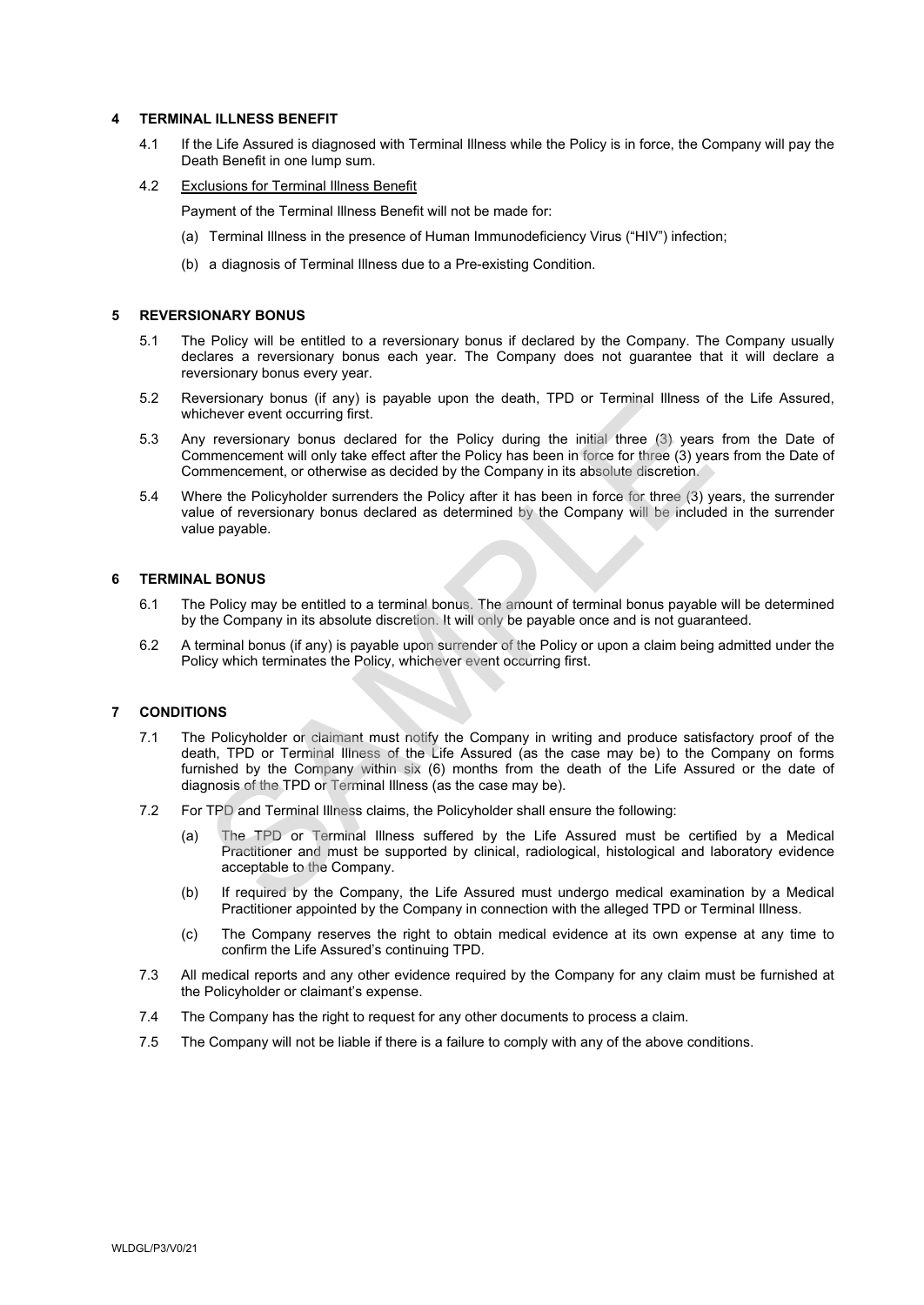**7.6 If there is a claim under the Policy, the Company will not refund any part of the premiums which have been paid, except where expressly set out in an endorsement made by the Company.**

## **8 TERMINATION**

- **8.1 The Policy will terminate on the earliest of the following events:**
	- **(a) the date on which the Company receives the Policyholder's written request to terminate the Policy;**
	- **(b) the date of death of the Life Assured;**
	- **(c) the date on which the Life Assured is diagnosed with TPD or Terminal Illness and the claim is admitted; or**
	- **(d) when the Policy lapses, is surrendered or otherwise terminated.**
- **8.2 All valid claims will extinguish other rights and benefits under the Policy.**

## **SECTION B: GENERAL PROVISIONS**

#### **1 VARYING OF THIS CONTRACT OF INSURANCE**

- **1.1 The Policy may only be varied if the Company consents in writing. The Policyholder's and the Life Assured's statements made when applying for the Policy will be taken to be representations and not warranties, unless there is fraud. Any subsequent endorsement made by the Company will take effect from the date of the endorsement. OF THIS CONTRACT OF INSURANCE**<br>
Policy may only be varied if the Company consents in writing. The Policyhors<br>
statements materals and when applying for the Piolicy will be taken to be repire<br>
arranties, unless there is fr
- **1.2 The Company may from time to time determine the manner in which the Policy is varied by way of an endorsement to the policy document.**

### **2 RESIDENCE, OCCUPATION AND TRAVEL**

**The Policy is free from restrictions as regards to residence, occupation and travel.**

## **3 FREE LOOK**

- **3.1 The Policy may be cancelled by written request to the Company within fourteen (14) days after the Policyholder receives the policy document in which case premiums paid less any costs incurred by the Company in assessing the risks for the Policy, including but not limited to, any medical fees incurred, will be refunded.**
- **3.2 If the policy document is sent by post it is deemed to have been delivered and received in the ordinary course of the post seven (7) days after the date of posting.**

#### **4 INDISPUTABILITY**

**The Company will not dispute the validity of the Policy during the lifetime of the Life Assured after two (2) years from the date of issue or the date of reinstatement of the Policy, whichever is later, unless there is fraud, nonpayment of premiums or claims which would have been denied if arising from exclusions. For the avoidance of doubt, this clause only applies to life and critical illness policies and riders.**

#### **5 PREMIUMS**

**5.1 The Policyholder has to pay all premiums on or before the due dates without any need for the Company to inform him that a premium is due.**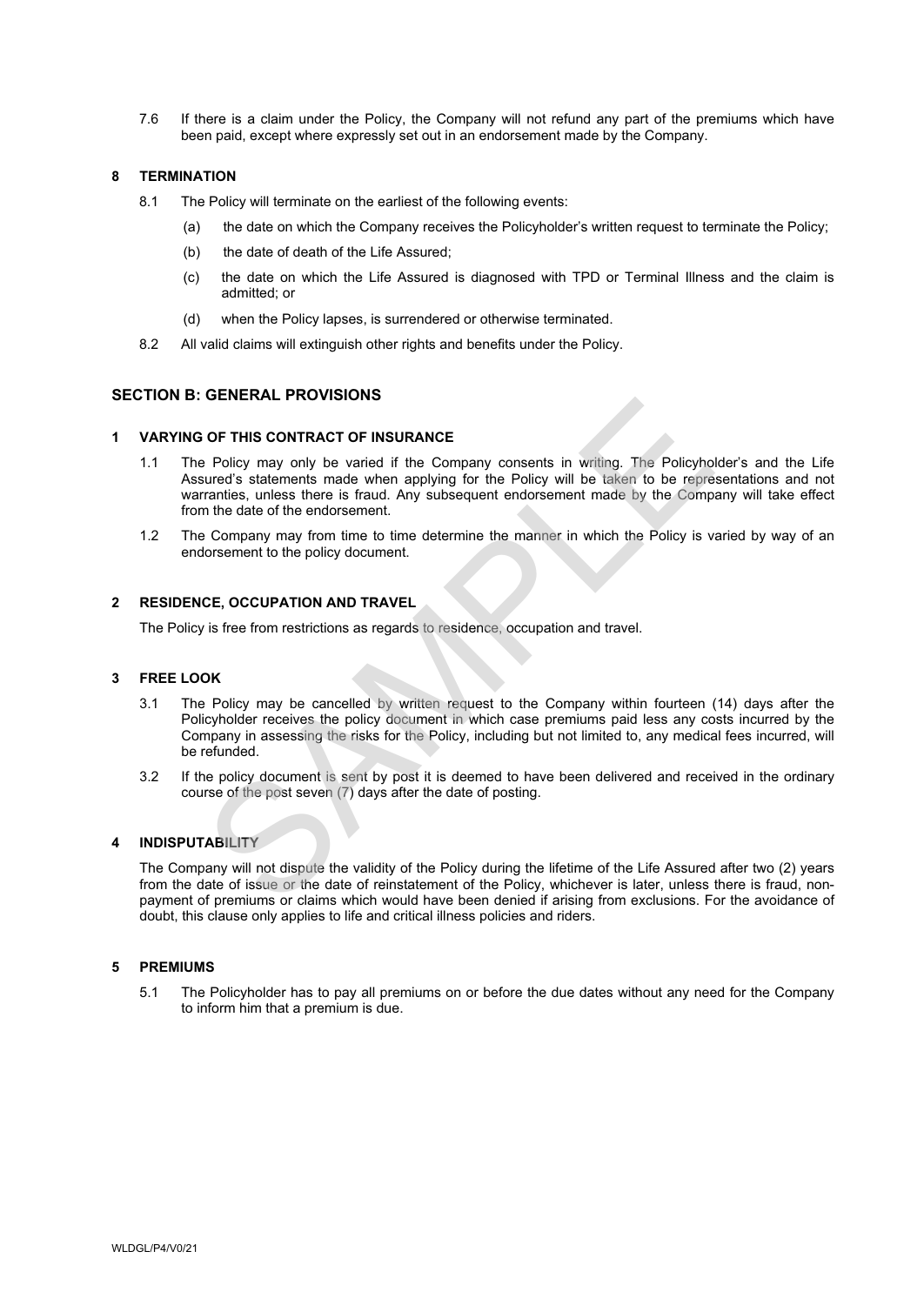- **5.2 The Policy will continue to be in force as long as the premiums are paid annually in advance. The Company may allow the premiums to be paid by instalments at such frequency as may be permitted by the Company from time to time.**
- **5.3 If there is a claim made on the Policy, the Company will deduct any future instalments needed to complete the full year's premium from the claim proceeds.**

### **6 CONFIRMATION OF AGE**

**The Policyholder must prove the date of birth of the Life Assured to the Company before the Company is required to pay any benefit under the Policy.**

#### **7 SURRENDER VALUE**

**After the Policy has acquired a surrender value, the Company will pay the surrender value to the Policyholder if he surrenders the Policy. If the Policy is entitled for reversionary bonus and the Company has declared any reversionary bonus, the surrender value payable will be inclusive of the surrender value of the reversionary bonus as determined by the Company. If the Policy is entitled to terminal bonus and the Company has determined the amount payable as terminal bonus for the Policy (if any), the terminal bonus (if any) will also be payable. If the Policyholder owes a debt under the Policy, this sum will be deducted from the surrender value and the Company will pay the balance sum. Once the Policy has acquired a surrender value, the following may happen, with regard to the Policy:** by the Company. If the Policy is entitled to terminal bonus and<br>determined by the Company. If the Policy is entitled to terminal bonus and<br>diffe amount payable as terminal bonus for the Policy (if any), the terminal bonus

### **7.1 Loans**

- **(a) The Company will provide the following types of loans:**
	- **(i) the Policyholder may apply to the Company for cash loans which the Company may grant to the Policyholder, the amount of which will be quoted by the Company on application by the Policyholder; or**
	- **(ii) if the Policyholder fails to pay a premium within the grace period as provided in the Days of Grace paragraph, the Policy will not lapse but:**
		- **a. the Company will automatically grant an automatic premium loan ("APL") equal to the unpaid premium. However, at the due date of the unpaid premium, the surrender value less any amount owed under the Policy ("net surrender value") must be more than or equal to the unpaid premium. The Policy will continue until the next premium due date; or**
		- **b. the Company will automatically grant an APL equal to the net surrender value if it is less than the unpaid premium. The Policy will continue for a pro-rated period, in proportion to the APL granted as it relates to the unpaid premium. The Policy will lapse at the end of the pro-rated period.**

**The unpaid premium includes premiums payable for all supplementary benefits stated in the Schedule of Supplementary Benefits of the Policy.**

- **(b) The Company will charge interest on the above loan amount(s) at interest rates to be determined by the Company from time to time. Any unpaid interest will form part of the loan so long as the surrender value of the Policy allows. The Policy will lapse if the total loan amount owed is more than the surrender value of the Policy.**
- **(c) Any loan or any part of any loan may be repaid while the Policy is in force. If there is no indication how the repayment amount is to be used, the Company will first use that amount in payment of any APL. If there is no APL, then the Company will use that amount to pay any unpaid premiums or any cash loan, in that order of priority.**
- **(d) Any outstanding loan under the Policy is a first charge against the Policy until it is repaid. If there is a claim under the Policy, any sum owed will be deducted from the claim proceeds before payment is made.**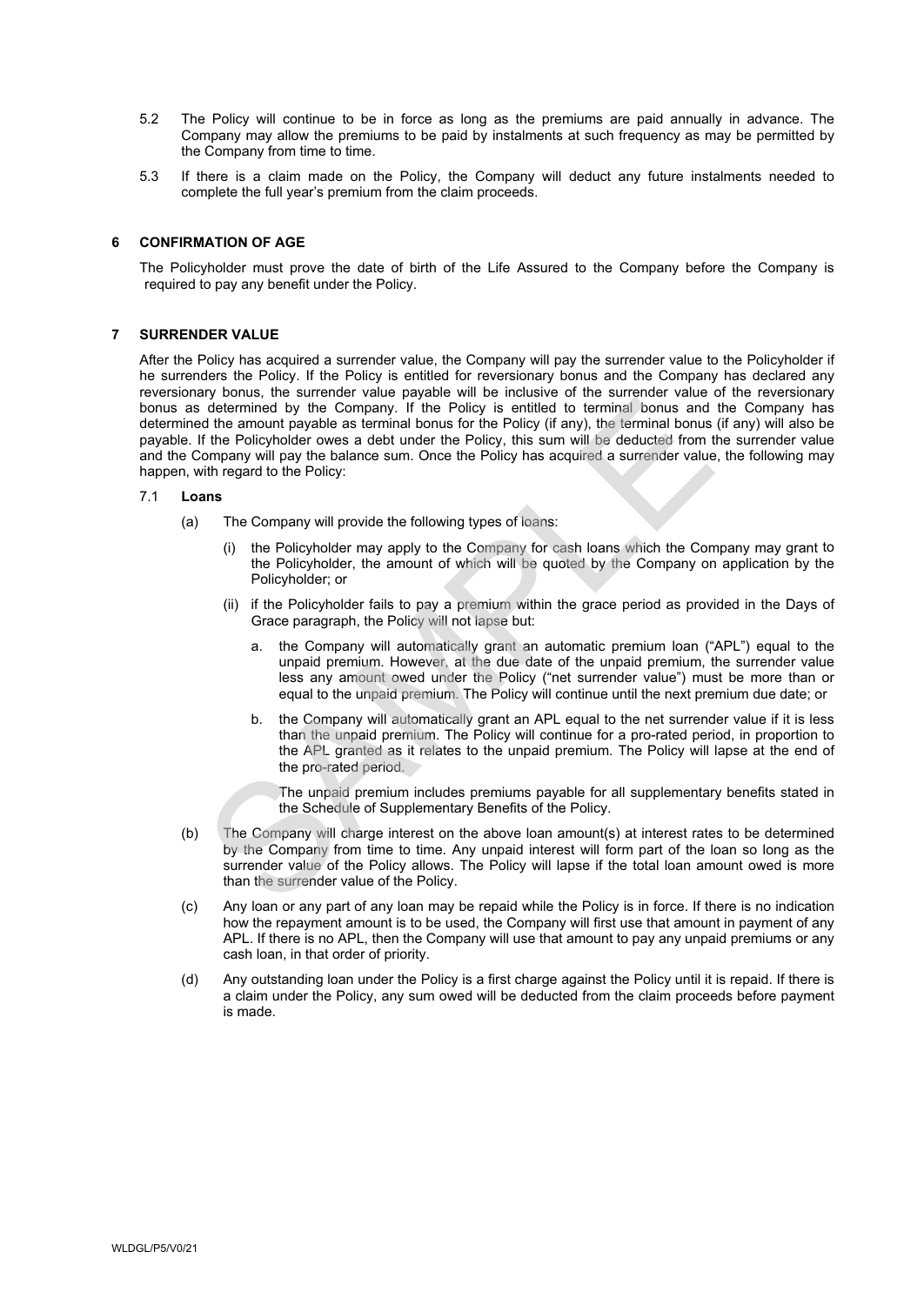### **7.2 Paid-up Assurance**

- **(a) The Policyholder may apply to the Company for a paid up assurance which the Company will grant, with a reduced sum assured, without the need for the Policyholder to pay any more premiums.**
- **(b) Any debt owed to the Company under the Policy will be deducted from the surrender value before the conversion into a paid-up assurance. The net surrender value immediately before conversion will be used to calculate the reduced benefit payable for the paid-up assurance. The paid-up assurance will only provide death benefits for the Life Assured. The paid-up assurance will not participate in the profits of the Company. The paid-up assurance will not be entitled to any reversionary bonus or terminal bonus.**

#### **7.3 Extended Term Assurance**

**The Policyholder may apply to the Company for an extended term assurance for the full sum assured. Any debt owed to the Company under this Policy will be deducted from the surrender value before the conversion into an extended term assurance. The duration of the extended term assurance will be what the net surrender value can purchase at the age of the Life Assured on the date of the application. The extended term assurance will only provide death benefit for the Life Assured. The extended term assurance will not participate in the profits of the Company. The extended term assurance will not be entitled to any reversionary bonus or terminal bonus.**

## **8 DAYS OF GRACE**

- **8.1 The Policyholder has thirty (30) days ("the grace period") from the due date of the premium to pay the renewal premium.**
- **8.2 If the Life Assured dies or is diagnosed with TPD or Terminal Illness during the grace period before the premium is paid, the Policy will be as valid and effective as though the premium has been paid. However, the Company will deduct all unpaid premium instalments needed to complete one full year's premium, from the claim proceeds.** intere term assurance will not pricing the profits of the Company. The extended term assurance will not participate in the profits of the Company. The extended term as:<br>the to any reversionary bonus or terminal bonus.<br> **GR**
- **8.3 The Policy will lapse if there are still unpaid premiums at the end of the grace period and the Company will forfeit any premiums paid unless the Policy has acquired a surrender value as provided for in the Surrender Value paragraph.**

#### **9 REINSTATEMENT**

**If the Policy lapses under clause 7 and 8, the Policyholder may reinstate it within three (3) years from the date of lapsing, at the option of the Company, subject to the following conditions:**

- **(a) the Policyholder pays all unpaid premiums and any interest charged by the Company which have accumulated up to the date of reinstatement; and**
- **(b) the Policyholder makes full repayment of any loans and any interest charged by the Company which have accumulated up to the date of reinstatement.**

### **10 NOTICE OF ASSIGNMENT**

**A written notice of assignment or charge on the Policy only binds the Company, if it is delivered to the Company at its head office or its branch offices. The Company is not responsible for the validity of any assignment or charge by just acknowledging the notice.**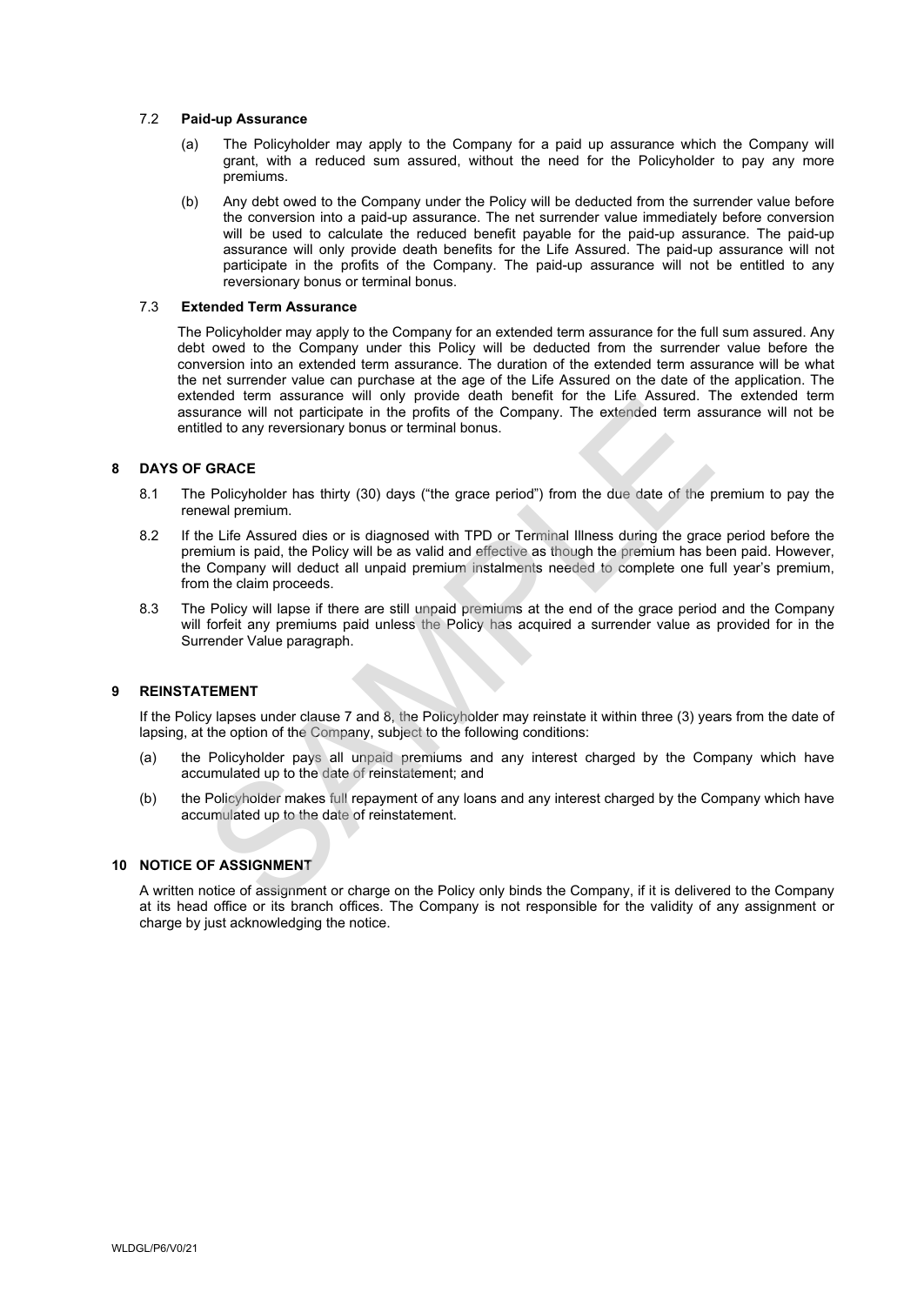#### **11 NOTICES AND CORRESPONDENCE**

- **11.1 Any request, notice, instruction or correspondence required under the Policy whether to the Company or the Policyholder has to be in writing and will be delivered personally or sent by courier, or by post, or facsimile transmission or electronic mail addressed to the addressee or by any other means as approved or adopted or accepted by the Company. For the Policyholder, the mailing address is that stated in the proposal or any other address that the Policyholder has informed the Company in writing.**
- **11.2 The Company's notice, request, instruction or correspondence is presumed to be received:**
	- **(a) in the case of a letter, on the seventh (7th) day after posting if posted locally, and on the fourteenth (14th) day after posting, if posted overseas;**
	- **(b) in the case of personal delivery or delivery by courier, on the day of delivery;**
	- **(c) in the case of a facsimile transmission or electronic mail, on the business day immediately following the day of despatch; or**
	- **(d) in the case of other means as approved, adopted or accepted by the Company, on the day that the Company decides is reasonable to receive the notice, request, instruction or correspondence.**

### **12 GOVERNING LAW**

**The Policy will be governed by the laws of Singapore and the Courts of Singapore have exclusive jurisdiction for any disputes arising out of the Policy.** ING LAW<br>will be governed by the laws of Singapore and the Courts of Singapore have excludes arising out of the Policy.<br>ON OF THE CONTRACTS (RIGHTS OF THIRD PARTIES) ACT CAP. 53B<br>who is not a party to the Policy shall have

#### **13 EXCLUSION OF THE CONTRACTS (RIGHTS OF THIRD PARTIES) ACT CAP. 53B**

**A person who is not a party to the Policy shall have no right under the Contracts (Rights of Third Parties) Act 53B to enforce any of its terms.**

-- End of page -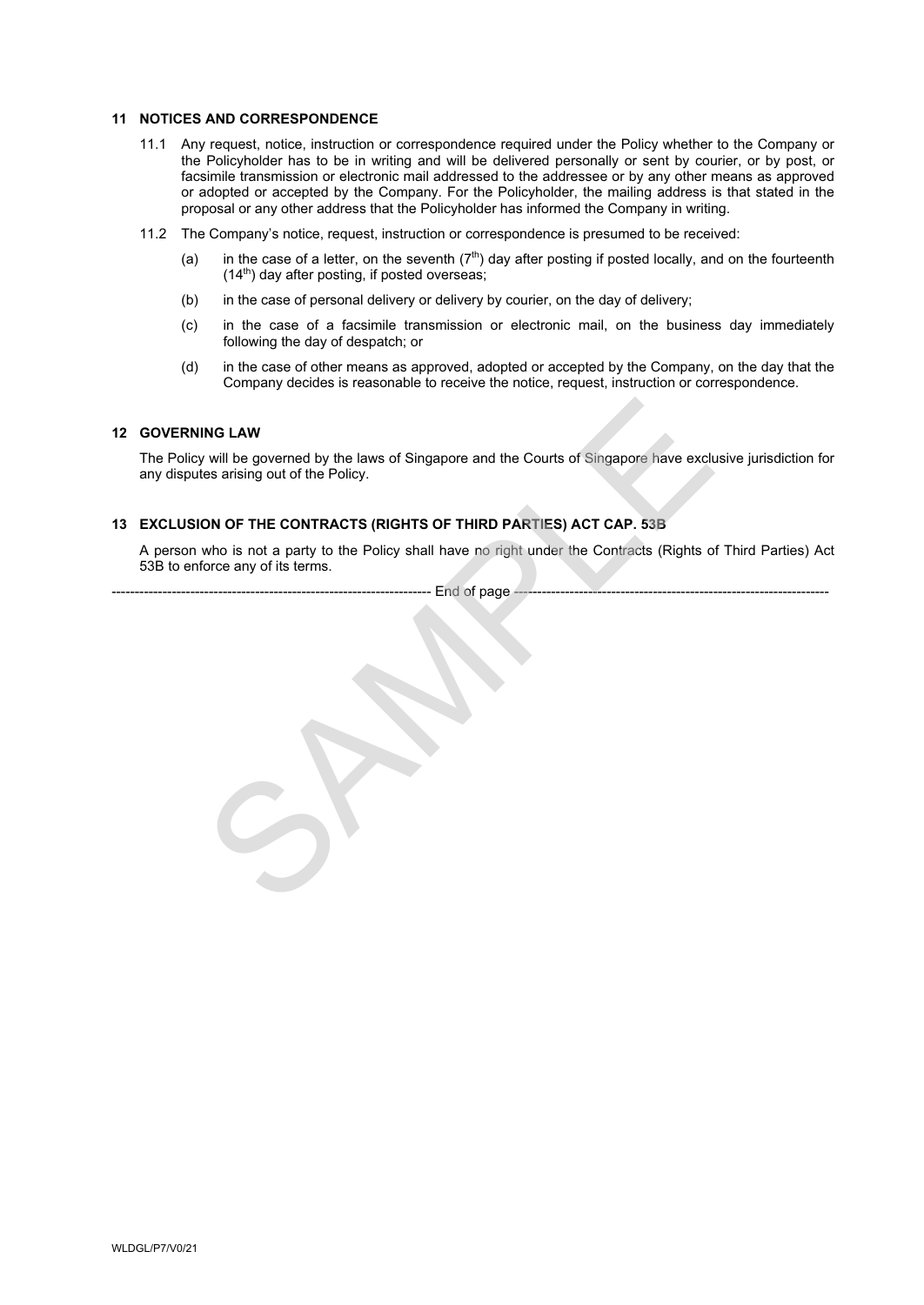## **GREAT EASTERN LIFE**

## **ENDORSEMENT NO. 143 (GSV)**

## **SURRENDER VALUES**

**(PLAN: DIRECT - GREAT LIFE II 70)**

- **1 The surrender values referred to in the Clauses are shown in the table below, which do not include bonuses and/ or survival benefits (if any). These values are based on the assumption that premiums have been paid to the end of the policy years shown. If premiums are paid for part of a year, the surrender values will be adjusted in proportion.**
- **2 In the table below, Policy Year "1" starts on the Date of Commencement shown in the Schedule to the Policy and**  ends on the day before the first anniversary of the Date of Commencement. A subsequent policy year will start on **an anniversary of the Date of Commencement and end on the day before the next anniversary.**

| Guaranteed Surrender Values per \$ 1,000 Basic Sum Assured                                                           |                                                                                                                                                                     |                                                                                                                                 |                                                                                                                                                                            |                                                                                                                                        |                                                                                                                                                                    |
|----------------------------------------------------------------------------------------------------------------------|---------------------------------------------------------------------------------------------------------------------------------------------------------------------|---------------------------------------------------------------------------------------------------------------------------------|----------------------------------------------------------------------------------------------------------------------------------------------------------------------------|----------------------------------------------------------------------------------------------------------------------------------------|--------------------------------------------------------------------------------------------------------------------------------------------------------------------|
| based on age at entry 25 years next birthday)                                                                        |                                                                                                                                                                     |                                                                                                                                 |                                                                                                                                                                            |                                                                                                                                        |                                                                                                                                                                    |
| End of<br><b>Policy Year</b><br>1<br>$\frac{4}{7}$<br>10<br>13<br>16<br>19<br>22<br>25<br>28<br>31<br>34<br>37<br>40 | Guaranteed<br>Surrender Value<br>0.00<br>20.00<br>44.00<br>70.00<br>99.00<br>130.00<br>165.00<br>203.00<br>244.00<br>288.00<br>333.00<br>380.00<br>430.00<br>482.00 | End of<br>Policy Year<br>$\begin{array}{c} 2 \\ 5 \\ 8 \end{array}$<br>11<br>14<br>17<br>20<br>23<br>26<br>29<br>32<br>35<br>38 | Guaranteed<br>Surrender Value<br>0.00<br>28.00<br>52.00<br>80.00<br>109.00<br>141.00<br>177.00<br>216.00<br>258.00<br>303.00<br>349.00<br>396.00<br>447.00<br>End of Page- | End of<br>Policy Year<br>$\begin{array}{c}\n 3 \\  6 \\  9 \\  12\n \end{array}$<br>15<br>18<br>21<br>24<br>27<br>30<br>33<br>36<br>39 | Guaranteed<br><b>Surrender Value</b><br>13.00<br>36.00<br>61.00<br>89.00<br>120.00<br>153.00<br>190.00<br>230.00<br>273.00<br>318.00<br>364.00<br>413.00<br>465.00 |
|                                                                                                                      |                                                                                                                                                                     |                                                                                                                                 |                                                                                                                                                                            |                                                                                                                                        |                                                                                                                                                                    |
|                                                                                                                      |                                                                                                                                                                     |                                                                                                                                 |                                                                                                                                                                            |                                                                                                                                        |                                                                                                                                                                    |
|                                                                                                                      |                                                                                                                                                                     |                                                                                                                                 |                                                                                                                                                                            |                                                                                                                                        |                                                                                                                                                                    |
|                                                                                                                      |                                                                                                                                                                     |                                                                                                                                 |                                                                                                                                                                            |                                                                                                                                        |                                                                                                                                                                    |